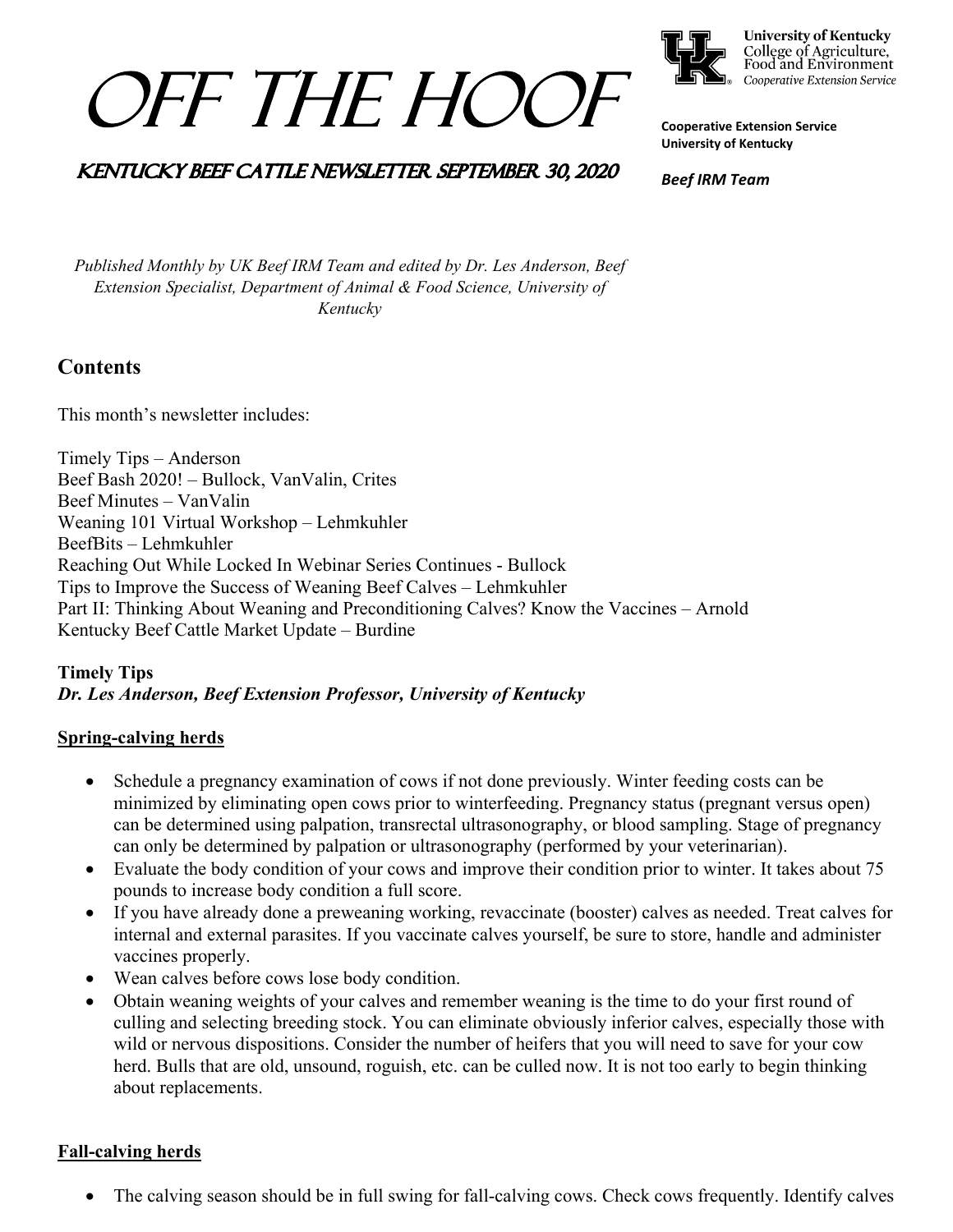and commercial males should be castrated and implanted.

- Put fall-calving cows on accumulated pasture before the breeding season. Be sure to save some grass in the breeding pastures.
- It is time to get everything ready for the fall-breeding season, too. Line-up semen, supplies, etc. now and get your bulls ready to go (don't forget their breeding soundness evaluation).
- Obtain yearling measurements (weight, hip height, scrotal circumference, etc.) on replacement animals especially for registered ones.
- Contact your herd veterinarian and schedule pelvic area examinations and reproductive tract scores for your potential replacements. Use pelvic area to identify larger heifers with smaller than normal pelvic areas so you can remove them from the breeding pool. Reproductive tract scores can be used to identify immature heifers for culling. Typically, heifers with a reproductive tract score less than 3 have limited ability to conceive early in the breeding season.

#### **Stockers**

- If you are purchasing weaned/stressed calves, have your receiving/feeding program in place. Feed a stress ration which contains at least 13% protein and is fairly energy dense.
- Manage to keep newly weaned and/or purchased calves healthy. Calves should be penned in a small lot with adequate feed, water and shade to reduce stress. Careful handling and comfortable, uncrowded conditions can decrease stress.
- When newly-weaned calves are purchased in the fall, sickness and death loss can be a big problem. Work with your veterinarian on a health and receiving program. Consider purchasing CPH-45 feeder calves that are preweaned, vaccinated, bunk-adjusted and treated for parasites.
- Watch calves closely for a few weeks after their arrival. Have a treatment program ready for any health problems. Early recognition of sick cattle improves their chance of recovery. Watch for drooped ears, hollow appearance, reluctance to rise, stiff gait, coughing and dull or sunken eyes. A good "receiving" program is essential to profitability.

#### **General Reminders**

- Avoid prussic acid poisoning that can happen when frost ruptures the plant cells in sorghums, sorghumsudan hybrids, sudangrass and johnsongrass releasing prussic (hydrocyanic) acid. Fields can be grazed after the plants have dried up after a frost. New growth that occurs in stalk fields is potentially dangerous whether frosted or not.
- Take soil samples for soil analysis to determine pasture fertility needs. Apply phosphate, potash and lime accordingly.
- Test hay quality and make inventory of hay supplies and needs. Adjust now buy feed before you run out in the winter.
- Do not harvest or graze alfalfa now in order for it to replenish root reserves.
- Remove fly-control eartags from all animals, dispose of according to instructions on package. Treat for grubs/lice.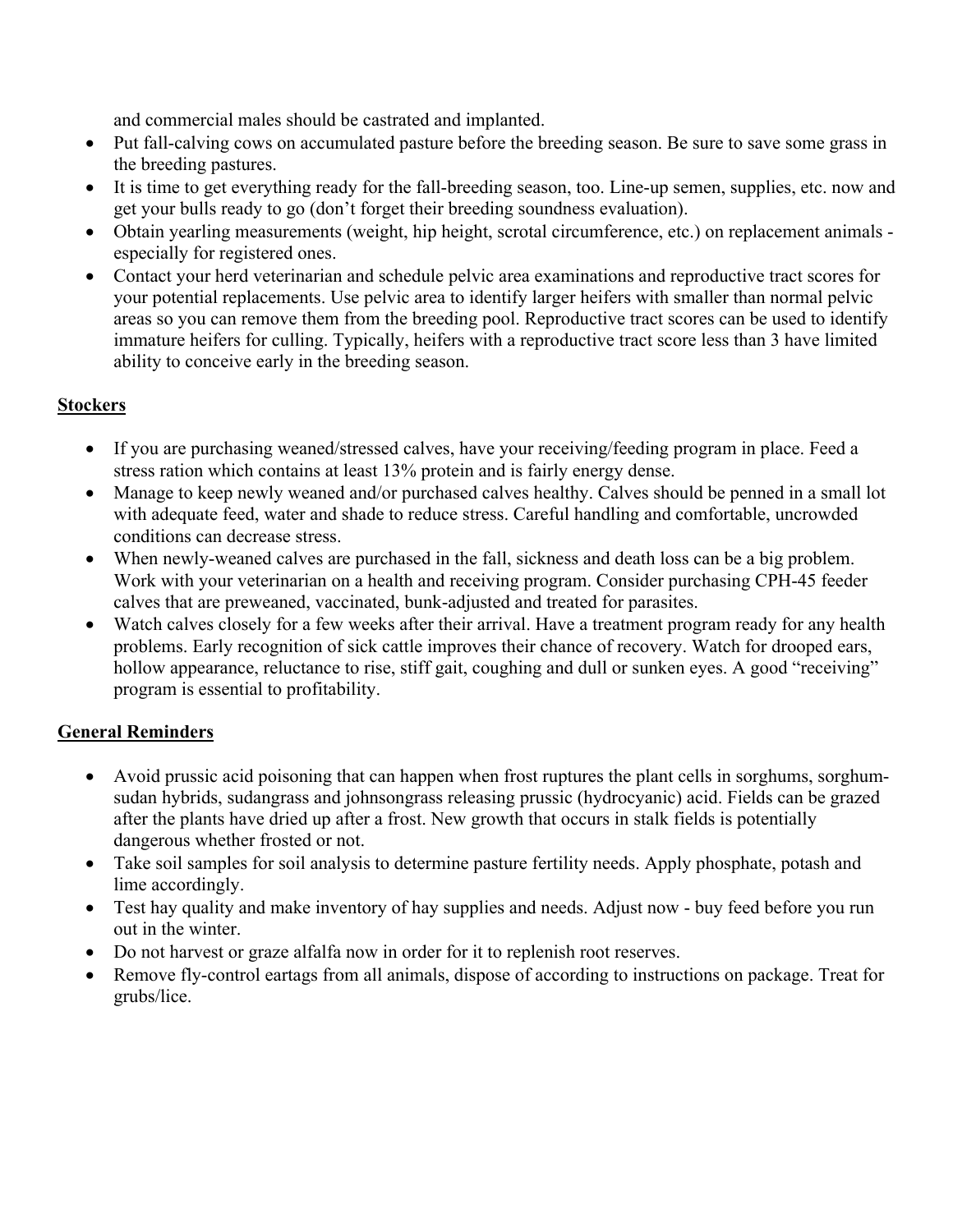# **Don't Forget Beef Bash 2020 !**

### *Dr. Darrh Bullock, Extension Professor, Dr. Katie VanValin, Assistant Extension Professor, and Ben Crites, IRM Coordinator, University of Kentucky*

Beef Bash is an event that we always look forward to hosting. It is a chance to learn, network, and socialize with likeminded individuals from across the state. Although we will not be able to host the field day in-person, we are excited to deliver the program virtually and we will be broadcasting live from Princeton.

In this virtual field day of Beef Bash, Beef Extension Specialists and researchers from the University of Kentucky will share their current research projects and "how-to" demonstrations from the field. We will also take a virtual tour of the new University of Kentucky Research and Education Center in Princeton, KY. After each virtual session, each speaker will be available for a Q/A discussion.

The program schedule for the Virtual Field Day is being finalized and we have a great set of speakers joining us. The program will take place virtually through the Zoom meeting platform and as always, there is no cost to attend. However, preregistration will be required. To register for the virtual field day and view the program schedule and sponsors, please visit

http://afs.ca.uky.edu/beef/irm or scan the QR code below. We hope you make plans to join us (from the comfort of your homes) for the first ever Beef Bash as a Virtual Field Day, on October 1<sup>st</sup>, 2020 at 9 AM EST.

For registration and program information, please visit the UK Beef IRM website  $\Box$ the link below or by scanning the QR Code.

UK Beef IRM: http://afs.ca.uky.edu/beef/irm **QR Code:** 

For questions, please contact any of the 2020 Beef Bash committee members; Dr. Darrh Bullock (dbullock@uky.edu), Dr. Katie VanValin (katie.vanvalin@uky.edu) or Ben Crites (benjamin.crites@uky.edu).

# **Weaning 101 Workshop – a Virtual Weaning Program**

*Jeff Lehmkuhler, Associate Extension Professor, Beef Specialist, University of Kentucky* 

Check out our new virtual Weaning 101 Workshop! This video series will launch tomorrow, September 9th and a new video will be uploaded each week. See the schedule for more details!



# **WEANING 101 WORKSHOP**

**VIRTUAL WEANING PROGRAM** 

NEW VIDEO SERIES - Covering aspects of weaning calves on-farm!

#### VIDEOS LAUNCHED EACH WEEK FROM **SEPTEMBER 9 TO OCTOBER 21**

VIDEOS POSTED EACH WEEK TO THE UK BEEF IRM AND KBN FACEBOOK PAGES AND YOUTUBE CHANNELS

#### SCHEDULE

Week 1: Preparing for Vaccination, Mr. Dan Miller Week 2: Preconditioning Calves, Dr. Michelle Arnold Week 3: Weaning Options & Feeding Considerations, Dr. Jeff Lehmkuhler Week 4: Feeder Cattle Grading, Mr. Kevin Laurent Week 5: Economic Considerations for Preconditioning, Dr. Kenny Burdine Week 6: Infrastructure Overview for Weaning Calves, Dr. Steve Higgins Week 7: Traceability and Value Added Marketing, Mrs. Becky Thompson Week 8: Incorporating Technology, Dr. Katie Van Valin

> This program has been approved by GOAP to fulfill the educational<br>requirements for CAIP. However, contact your county Extension office to ensure your local county CAIP committee will accept the program.





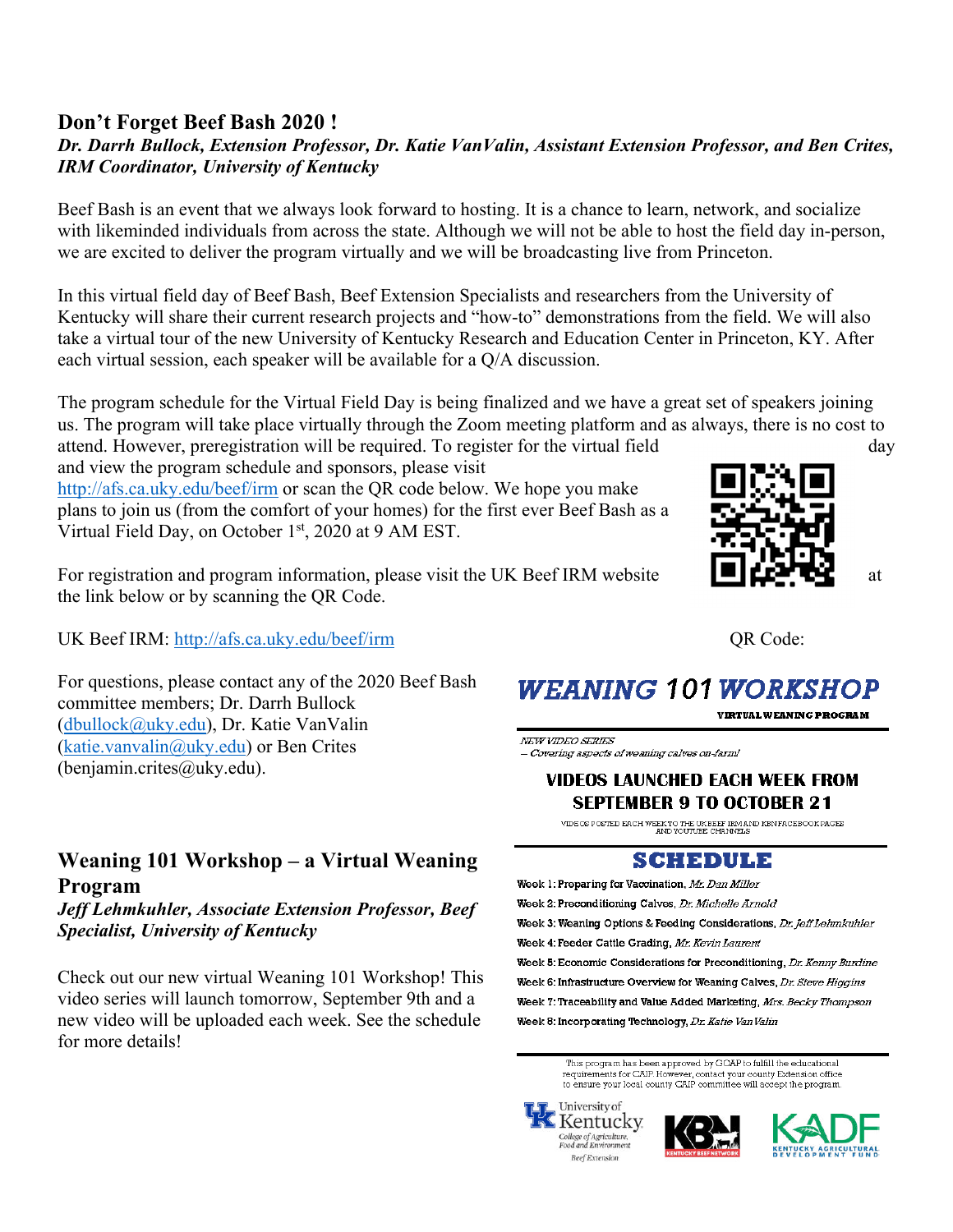# **Beef Minutes**  *Katie VanValin, Assistant Extension Professor, Beef Specialist, University of Kentucky*

New episodes of Beef Minutes are available on our social media sites.

Episode 8 – Weaning featuring Dr. Lehmkuhler

Episode 9 – Progress in UK IRM Farm Program featuring Dr. Anderson

Beef Minutes will be published on our Facebook Page (facebook.com/KyBeefIRM) and on the Department of Animal & Food Science YouTube page (https://www.youtube.com/channel/UCu4t18Zo2E\_4\_DBBELPjPMg).

# **BeefBits - New Beef Podcast!**  *Jeff Lehmkuhler, Associate Extension Professor, Beef Specialist, University of Kentucky*

UK Beef Extension is publishing a new podcast on the beef industry called BeefBits. BeefBits will be a 45 minute long podcast on hot topics in the beef industry.

*Episode 2*. Host Dr. Jeff Lehmkuhler is joined by during this episode by his Cajun colleague Kevin Laurent, Extension beef cattle specialist. We discuss the feeder cattle marketing programs to add value to the calves, market news, famous hometown folks, COVID and football.

*Episode 3*. Host Dr. Jeff Lehmkuhler is joined by during this episode by his colleague Dr. Darrh Bullock, Extension beef cattle specialist and Auburn fan. We discuss the ROWLI educational program, beef science class, market news, and football.

*Episode 4.* Host Dr. Jeff Lehmkuhler is joined by during this episode by his colleague Dr. Katie VanValin, Extension beef cattle specialist at the Princeton research station. We discuss the research station, Beef Bash, market news, and football.

Links can be found on the UK Beef IRM Facebook page (facebook.com/KyBeefIRM) and on the podcast website (https://www.podbean.com/media/share/pb‐meqic‐ e6f8f1?utm\_campaign=u\_share\_ep&utm\_medium=dlink&utm\_source=u\_share).

# *Reaching Out While Locked In* **Beef Webinar Series Continues Through the Fall**  *Darrh Bullock, Extension Professor, University of Kentucky*

During these unprecedented times of limited meeting size and social distancing it has been difficult to conduct in person educational programs at county Extension offices. To help facilitate beef producer education and stay in touch with Kentucky's beef farmers we are continuing our online webinar series through the fall. This is an opportunity for you to learn new concepts, refresh yourself on some common practices, receive CAIP education credit and stay up to date on what's happening in the beef industry. We have included speakers from many areas within the UK College of Agriculture, Food and Environment, as well as, invited speakers on special topics of interest. If you already receive the invitations for the series then you don't need to do anything, you will continue to get the invitations on the morning of the webinar. If you have not registered, please send an email to dbullock@uky.edu with you name and county and put Beef Webinar on the Subject line. Here is the remaining schedule for this fall:

#### October 13, 2020 **Organizing for the Breeding Season** – Les Anderson, Professor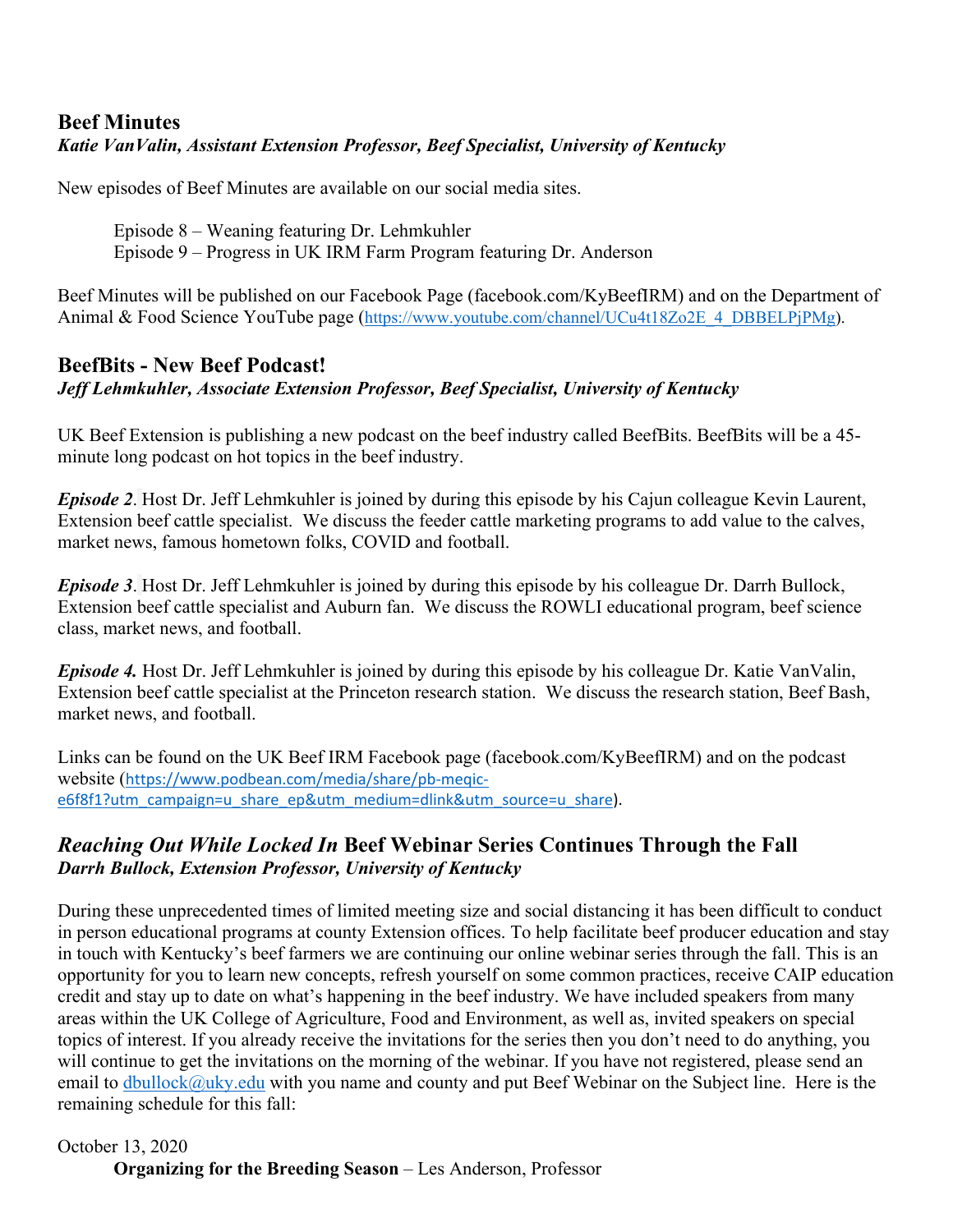#### October 27, 2020

**Preparing for Winter Feeding** – Katie VanValin, Assistant Professor

November 10, 2020

**Winter Feeding Structures** – Steve Higgins, Director of Environmental Compliance

November 24, 2020

**Structures and Working Facilities** – Morgan Hayes, Assistant Professor and Josh Jackson, Assistant Professor

# **Tips to Improve the Success of Weaning Beef Calves**  *Jeff Lehmkuhler, Associate Extension Professor, University of Kentucky*

Fall is officially here and with it will bring the country sound of calves bawling as weaning occurs on beef cattle farms. This time of year can be busy with field crops, getting the last cutting of hay and other farm activities. Take some time to prepare for weaning of the beef calves to add value to the calf crop prior to marketing. Weaning preparation can reduce stress for you and the calves.

A Few Tips to Successful Weaning

- 1) Minimize Transitional Stress have castration, dehorning, first round vaccines and other procedures done prior to weaning; minimize diet changes and wean on pasture if possible and/or provide the same grain mix if calves were creep fed; consider fenceline weaning if facilities allow; watch the weather forecast and avoid weaning when rain or significant temperature changes (20+ degrees) are predicted within 3-5 days of weaning
- 2) Ensure calves can drink clean, fresh water for energy free/freeze proof waterers, consider removing balls/lids or locking balls/lids down so calves have access to water; long, shallow water troughs will encourage water intake the first 2-3 days post-weaning; check waterers daily and clean routinely to keep water free of feed, hay, and fecal contamination
- 3) When feeding hay, provide a high quality grass hay second or third cutting, leafy grass hay with 50% or less legumes is preferred; provide hay free-choice and drape hay over the feed bunk if using concrete bunks; ensure round bales are not so tightly wrapped that calves can't pull hay from the bale easily; hay should be free of mold to encourage intake
- 4) When offering a grain mix, start at 0.5-0.75% of body weight hand-feed 3-4 pounds per calf (400-500 lb weaning weights) the first few days; encourage calves to approach the feed bunk by walking them up to the bunk if needed; provide 18-24 inches of linear bunk space per calf (10 foot feed trough for every 10-12 head);
- 5) Grain mix considerations if using a commercial grain mix read and follow the feeding directions; for custom mixes consider including low starch containing feedstuffs such as soybean hulls, corn gluten feed, dried distillers grains, rice bran, wheat middlings, and others; corn can be used for weaning mixtures and requires additional bunk management; consult your nutritionist for recommendations
- 6) Balance ration for target gains Ensure the energy and protein levels of the diet are going to support desired performance; Often hay will need to supplemented with a grain mix that is 80%+ TDN and 16- 20% crude protein; Have the minerals, vitamins, and any medications mixed into the grain mix; grain supplementation of 1-2% of body weight may be necessary to achieve target gains after calves have overcome weaning stress
- 7) Take preventative steps for coccidiosis consider including an ionophore, decoquinate or other medication to prevent or control coccidiosis
- 8) Manage the environment Provide access to shade when weaning during warm months; Keep barn areas dry and well bedded; Ensure fences are sound and free of broken boards or breaks in the fence that could lead to injury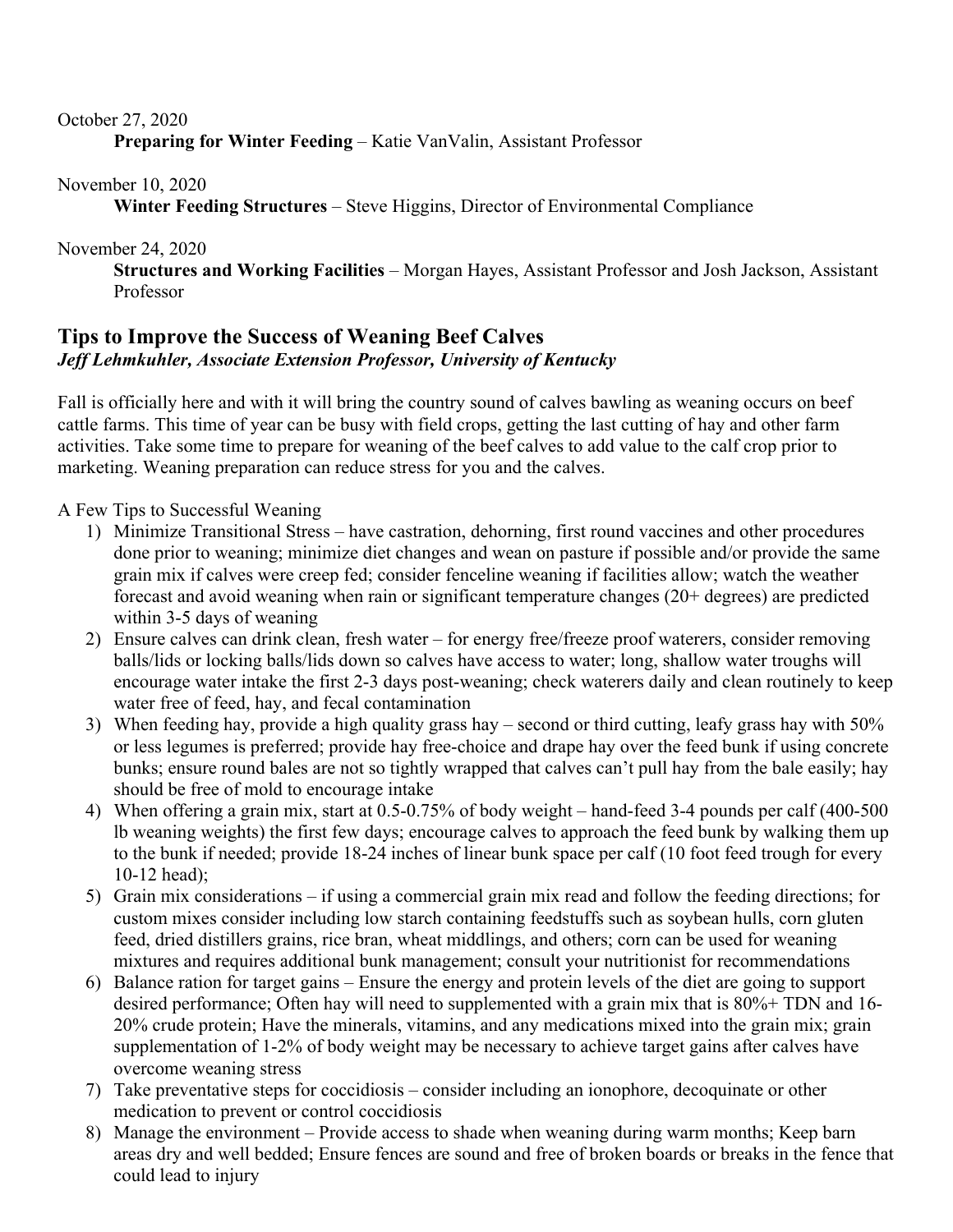- 9) Be prepared to treat having antibiotics on-hand for treatment of respiratory disease quickly will provide for a quicker response; digestive disorders can occur so have the necessary tools to manage bloat ready; evaluate castrated calves to ensure they are healing
- 10) Market your calves this means to communicate the to the market manager information on what products have been given, length of time calves have been weaned and other information that will make your calves more marketable; market calves in sales when other weaned calves of similar weight/type will be marketed to allow load lots to be assembled to increase opportunities for capturing premiums; consider preconditioning market programs

For more information on managing the beef cattle herd, contact your local county Extension office. Additional information on weaning can be found in our Extension fact sheet ID-258 Weaning Beef Calves http://www2.ca.uky.edu/agcomm/pubs/ID/ID258/ID258.pdf. See you soon and hoping your calves top the market!

# **Part II: Thinking About Weaning and Preconditioning Calves? Know the Vaccines Available**

# *Dr. Michelle Arnold, UK Veterinary Diagnostic Laboratory*

Preconditioning of feeder cattle has been recognized by industry experts as a way for cow-calf operators to add value to their annual calf crops. Most preconditioning programs specify two rounds of viral and Clostridial vaccinations, a *Mannheimia haemolytica* toxoid, deworming, castration of bull calves and healed, heifers guaranteed not pregnant, and a minimum of 45 days weaned. Some require producers to use one pharmaceutical company's products. In addition, weaned calves are usually expected to know how to eat from a feed bunk and drink from a fountain or tank. Buyers prefer weaned calves that have been properly fed and vaccinated compared to similar non-vaccinated and non-weaned calves, which can translate to price premiums depending on the market that day.

Last month, a list of vaccine terminology was compiled to bridge the communication gap between industry and health program requirements. This article includes an expanded and more up-to date listing of available vaccines and their manufacturers. The products listed are in no particular order and are not to be considered as endorsements by the University of Kentucky. In addition, the list is not "all- inclusive" as there are too many products on the market to list them all. The pharmaceutical companies are accurate to the best of my knowledge but recent acquisitions may change the manufacturer listed.

"Two Rounds Viral Vaccines"

- a. First round contains the respiratory viruses (IBR, BVD, PI3, BRSV) in either a killed or modified live viral (MLV) vaccine preparation.
	- Best Time to Administer: 2-3 weeks prior to weaning
	- Best Type of Vaccine: Modified Live (MLV)-See List C1
		- Warning: Only use modified live vaccines *in calves nursing pregnant cows* if the dams were vaccinated with MLV within the last 12 months because of the risk of abortion (always check vaccine label for specific requirements).
	- If this requirement is not met, a killed vaccine (List C2) must be used until the calf is weaned.
	- $\bullet$  2<sup>nd</sup> Best Time to Administer: "At" weaning (after stress is over). <u>Use MLV (List C1)</u>
	- What you actually see on the label of a virus vaccine:
	- Bovine Rhinotracheitis-Virus Diarrhea-Parainfluenza 3-Respiratory Syncytial Virus Vaccine
- b. Second Round-Booster according to label. Use MLV (List C1)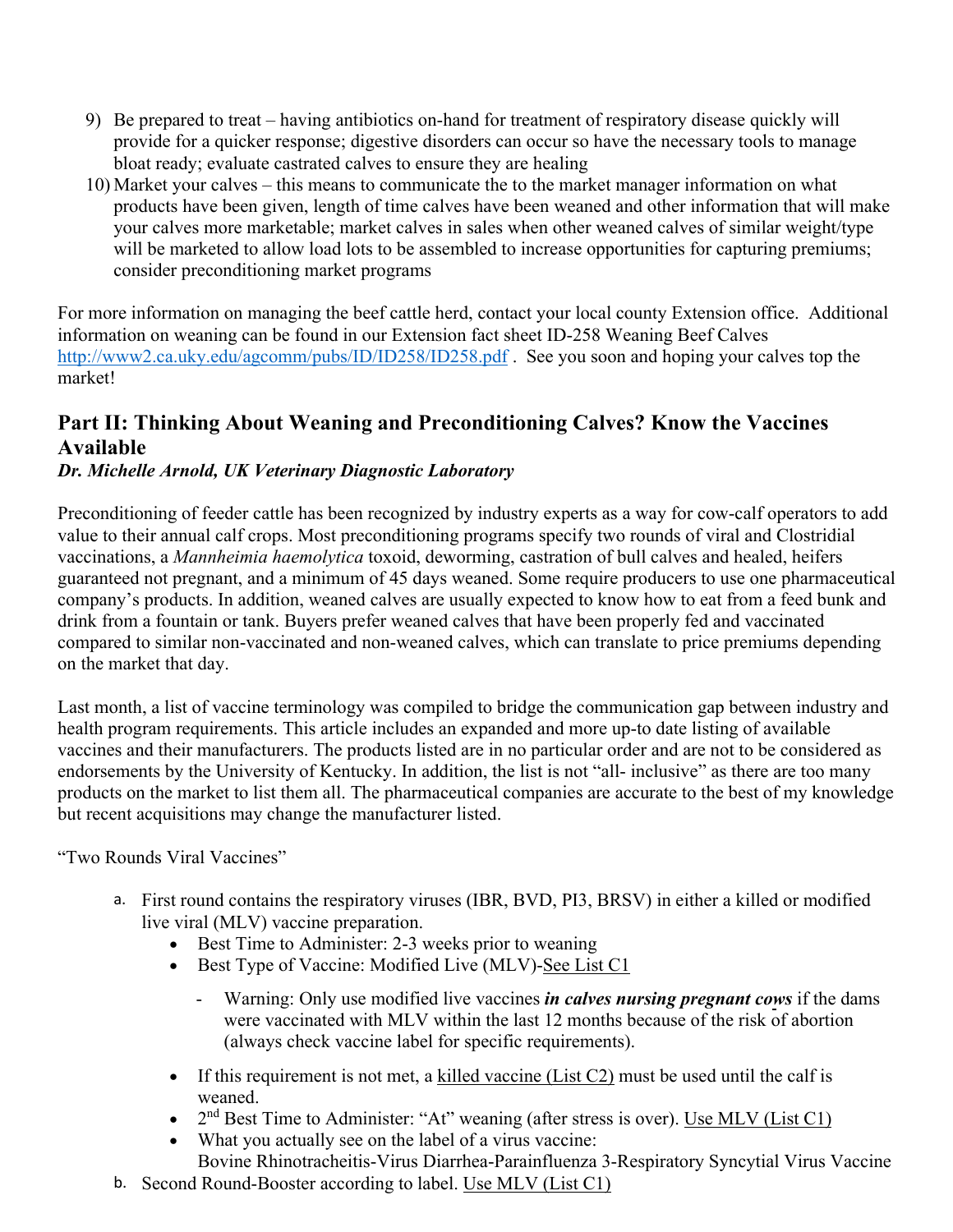- c. A combination product containing both MLV viral vaccine and *Mannheimia haemolytica*  ("Pasteurella") vaccine may be used instead. See "Live Product with Pasteurella" option below for further explanation.
- d. Virus vaccines may also contain *Histophilus somni* bacterin or "Somnus". Killed virus vaccine + Somnus (List C2A) and MLV vaccine + Somnus (List C1A) are both available.

"Two Rounds of Blackleg"

- There are many 7 or 8-way Clostridial vaccine products available (List C5). Most require a two shot series, administered 2-3 weeks apart for protection. A few vaccines also contain tetanus toxoid (important if banding bull calves).
- $\bullet$  Blackleg vaccines may be found in combinations with Pinkeye Vaccine (List C5A), with *Histophilus somni* bacterin "Blackleg + Somnus" (List C5B), or with *Mannheimia haemolytica*  toxoid "Blackleg + Pasteurella" (List C5C)
- What you typically see on the label for a 7-way blackleg vaccine: Clostridium chauvoei-septicum-novyi-sordelli-Perfringens Types C & D Bacterin-Toxoid

"A 'Pasteurella' shot-calves must get at least one round"

- This is actually a *Mannheimia haemolytica* toxoid (List C3). Some of these products also contain a *Pasteurella multocida* bacterial extract*.*
- Best Time to Administer: 2-3 weeks prior to weaning. Safe in nursing calves.
- Read the label! Available in many combinations so be careful when selecting products.
- What you see on the label: *Mannheimia haemolytica* toxoid (may also say "*Pasteurella multocida*  bacterial extract or bacterin)

"Live Product with Pasteurella" option

- A *Mannheimia haemolytica* toxoid and MLV Respiratory Virus Vaccine Combination product (List  $C_4$ ) can be given to meet the one "Pasteurella" vaccine requirement and one of the two MLV viral vaccine requirements with just one injection.
- Best Time to Administer: 2-3 weeks prior to weaning
- Warning: Only use modified live vaccines in calves nursing pregnant cows if the dams were vaccinated with MLV within the last 12 months because of the risk of abortion (always check vaccine label for specific requirements).
- If this requirement is not met, wait until the calf is weaned.
- What you actually see on the label: Bovine Rhinotracheitis-Virus Diarrhea-Parainfluenza 3-Respiratory Syncytial Virus-*Mannheimia haemolytica* (± *Pasteurella multocida*) Vaccine

"Deworming-must include product and date"

- Deworming with an endectocide ( $List C6$ ) will control internal and external parasites, usually 30 days or longer (LongRange is an extended duration product of 120+ days).
- A drench anthelmintic or 'white dewormer' (List C6a) is given by mouth and has a short duration but very effective clean-out of internal parasites. A second product is often required for external parasite (lice/flies/ticks) control.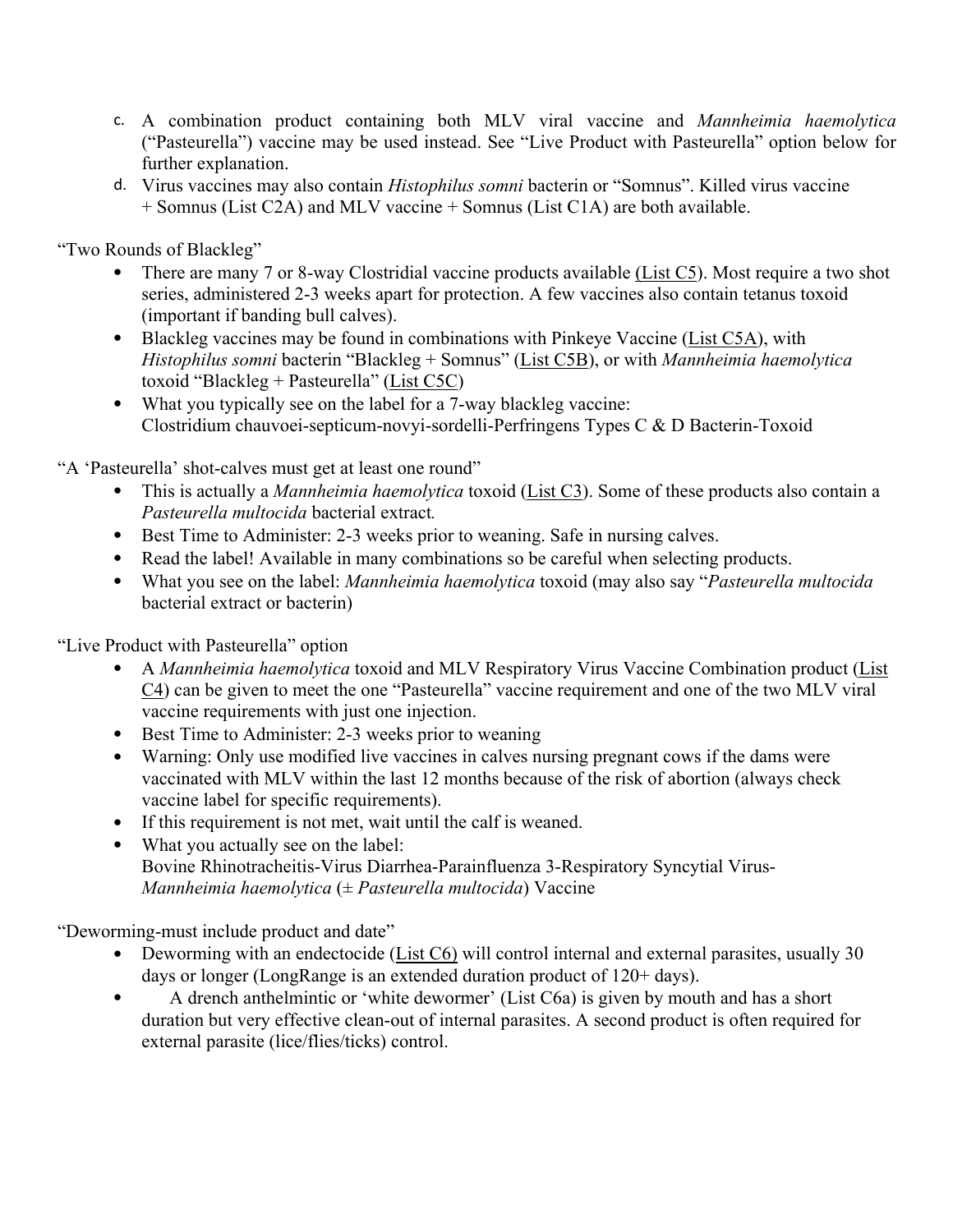#### **Partial List of Vaccines and Dewormers for Nursing Calves and Weaned Calves\***

#### **C1 Modified Live Virus Vaccines (Often called "Live Virus")**

\*Pyramid 5 - Boehringer Ingelheim \*Vista 5 —Merck \*Inforce 3 (Intranasal) + Bovishield BVD —Zoetis \*Express 5 —Boehringer Ingelheim \*Bovishield Gold 5 — Zoetis \*Titanium 5 — Elanco \*Labeled for use in pregnant cattle and nursing calves —follow directions carefully

#### **C1A Modified Live Virus Vaccines + Somnus**

\*Express 5-HS– Boehringer Ingelheim Resvac 4/Somubac-Zoetis

#### **C2 Killed Virus Vaccines**

Triangle 5—Boehringer Ingelheim Cattlemaster Gold FP5 — Zoetis Vira Shield 6 — Elanco Master Guard 5-contains killed IBR and BVD-Elanco

**C2A Killed Virus Vaccines + Somnus** Elite 4- HS—Boehringer Ingelheim Vira Shield 6 Somnus— Elanco

#### **C3 Mannheimia (Pasteurella or Pneumonia) Vaccines**

Presponse HM—Boehringer Ingelheim Presponse SQ—Boehringer Ingelheim One Shot—Zoetis Pulmoguard PHM –1– Huvepharma Nuplura PH— Elanco

Once PMH—SQ or IN intranasal—Merck

#### **C4 Modified Live Respiratory Virus Vaccines +**  *Mannheimia* **toxoid**

\*Pyramid 5 + Presponse SQ —Boehringer Ingelheim \*Vista Once SQ — Merck \*Bovi-Shield Gold One Shot—Zoetis \*Titanium 5 + PHM—Elanco \*Inforce 3 (intranasal) + One Shot BVD-Zoetis \*Labeled for use in pregnant cattle and nursing calves

—follow directions carefully

\*A special thanks to Don Sorrell, Campbell County Extension Agent for Ag and Natural Resources, who helped compile the original list of vaccines and dewormers.

#### **C5 Clostridial (Blackleg) 7 Way Vaccines** Ultrabac

7 or Ultrachoice 7—Zoetis Caliber 7—Boehringer Ingelheim

Alpha 7—1 single dose -No booster-Boehringer Ingelheim Vision 7 with SPUR—Merck Calvary 9 or Covexin 8—Contains tetanus-Merck

#### **C5A Clostridial (Blackleg) + Pinkeye**

Alpha 7/MB— No booster—Boehringer -Ingelheim 20/20 Vision 7 with SPUR-Merck

#### **C5B Clostridial (Blackleg) + Somnus**

Ultrabac 7/Somubac—Zoetis Bar Vac 7 Somnus—Boehringer Ingelheim Vision 7 Somnus with SPUR—Merck

**C5C Clostridial (Blackleg) + Pasteurella**  One Shot Ultra 7 or 8 -Zoetis

#### **C6 Dewormers (Injectables and Pour-ons)**

Cydectin— Bayer Dectomax — Zoetis Ivomec or Ivomec + - Boehringer Ingelheim Eprinex—Boehringer Ingelheim Noromectin—Norbrook LongRange - (extended duration) - Boehringer Ingelheim

**C6a Drench Dewormers** Valbazen + (Pour on) - Zoetis Safeguard + (Pour on) - Merck Synanthic + (Pour on) - Boehringer Ingelheim ("Pour on" for external parasite control—lice, flies)

#### **C7. Pinkeye Vaccines**

Maxi/Guard—Addison Labs Vision 20/20—Merck i-site XP—AgriLabs Pinkeye Shield XT4—Elanco Piliguard Pinkeye-1 Trivalent or Triview—Merck SolidBac Pinkeye IR/PR—Zoetis Ocu-guard MB-1—Boehringer Ingelheim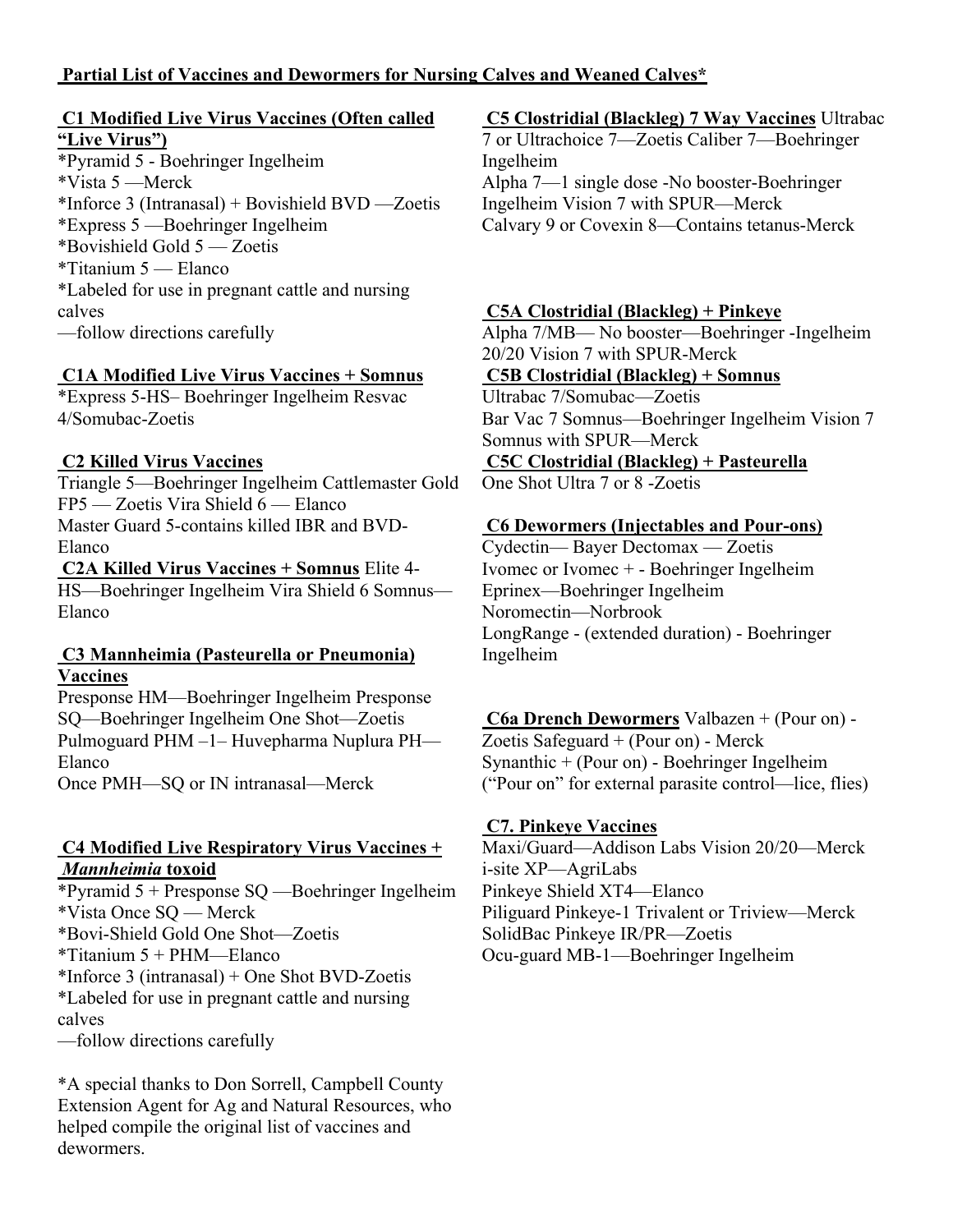# **Kentucky Beef Cattle Market Update** *Dr. Kenny Burdine, Livestock Marketing Specialist, University of Kentucky*

The volatile fed cattle market appears to be on another upswing as the 5 market average slaughter steer price came in around \$105 for the last full week of September. Fed cattle prices started the year in the mid- \$120's and dropped to the mid-\$90's in spring, and again in summer. Seasonally, fed cattle prices tend to improve during the fall and CME© feeder cattle futures are fully supporting this. At the time this was written, April live cattle futures were trading at a \$9 per cwt premium to October.

Cattle slaughter is still running within a couple percent of last year and signs continue to suggest that feedlots have worked through a lot of their backlogged inventory. After rapidly increasing this spring, the September cattle on feed report suggested cattle on feed over 90 and 120 days is now around last years' levels. Feedlot placements have been running higher the last couple months and a large share of placements are of cattle weighing more than 700 lbs, which would suggest more placements of cattle that were backlogged outside of feedyards. Getting a lot of heavy feeders out of growing programs, and on feed, is very important for our fall calf market.

Prices of heavy feeders in KY did pull back about \$1 per cwt for the month of September. Figure 1 below shows monthly prices for 850 lb M/L #1-2 steers on a state average basis. These prices are \$5-\$10 per cwt behind what groups are selling for. With the April live cattle board in the \$116 to \$117 range, I think heavy feeders can hold through the month of October. After about that time, heavy feeders will be selling on a lower-priced summer live cattle board and I expect prices to drop.



**Figure 1: 850 lb Medium / Large Frame #1-2 Steers Kentucky Auction Prices (\$ per cwt)** 

Source: USDA-AMS, Livestock Marketing Information Center, and Author Calculations

This has been a bizarre calf market as there has been virtually no seasonality. On a monthly state average basis, 550 lb steer calves have traded between \$142 and \$148 all year (see figure 2). COVID took out our spring price increase that usually comes from grass demand and the calf market has held reasonably well through early fall. Market reporters noted stronger demand for weaned and preconditioned calves as we move into a time when changing weather patterns tend to lead to increased health problems. I expect continued incentives to sell weaned calves this fall.